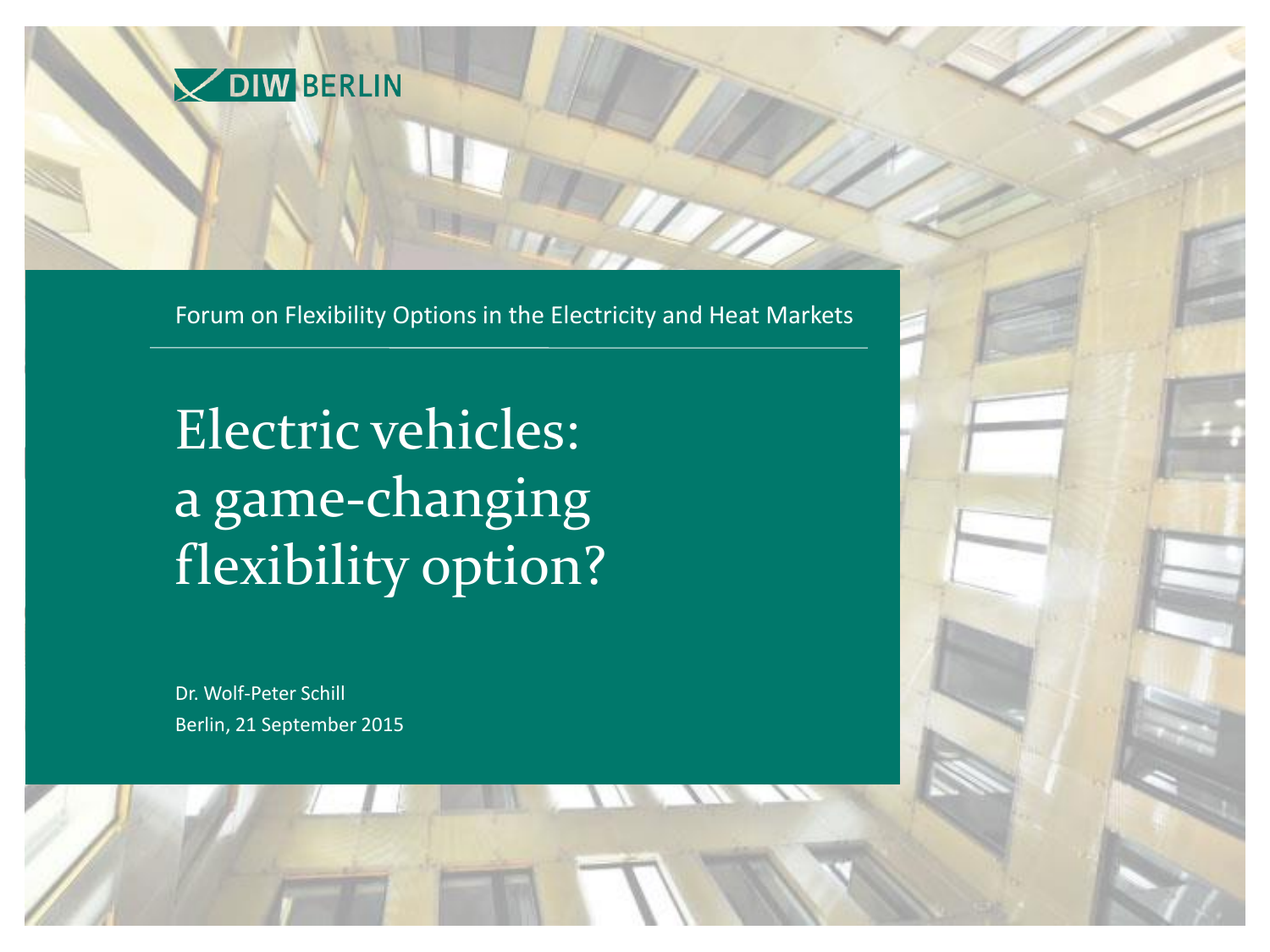### Overview

- 1. Introduction: grid-connected vehicles
- 2. Potential fields of application
- 3. Research-based insights
- 4. Important uncertainties
- 5. Personal conclusions

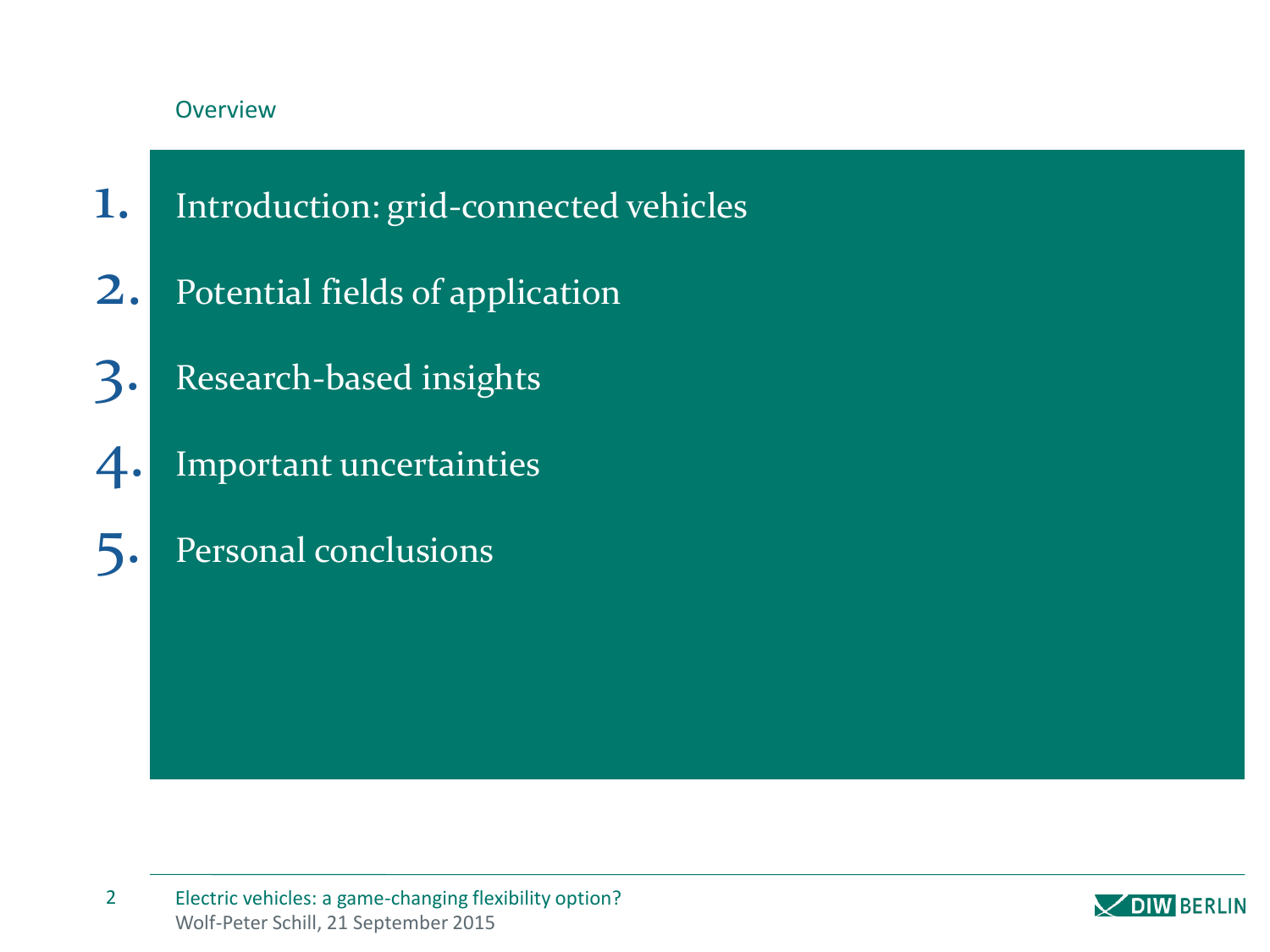### Introduction

- Grid-connected (hybrid) electric vehicles
	- Not only benefits compared to internal combustion engines
	- But also potential synergies with the power system
- V2G concept: Kempton, Tomić (2005)
	- EV may provide storage and quick-response generation
- Differentiation: G2V vs. V2G
- Aggregation and control required
- EVs as grid resources:

between power storage and DSM

• Batteries are there anyway – "free lunch"?



| и<br>ı<br>٠<br>ы |
|------------------|
|                  |
| ı.               |

Vehicle-to-grid power implementation: From stabilizing the grid to supporting large-scale renewable energy

> Willett Kempton\*, Jasna Tomić University of Delawane, Newark, DR 19716, USA .<br>In the motive form it December 2004; accepted it December 2004.

rio-drive vehicles (battery, fuel cell, or hybrid) to provide power for specific el ocesses needed to tap energy in vehicles and implement V2O. It quantitatively con-<br>ystem. The vehicle floot has 20 times the power capacity, less than one-tenth the utilize as the way as electron power system. In semicon that the 20 utility can be prescripted the same one-structure and the state of the state of the state of the state of the state of the state of the state of the state of the such contractors and provide the state of the fluctuation of the fluctuation of the state of US electricity) wind power with 3% of the fluctuation for which for w<br>In or storage for wind, Jurisdictions more likely to take t cale (concludif of US 2005 Elsevier B.V. All rights reserved.

.<br>pword: Electric vehicle; Poel cell; Plag-in hybrid; Vehicle-to-grid power; Ancillary services; Renewable energy; Wind powe

#### 1. Introduction

Abstract

2. Comparing the electric grid and vehicle fleet as<br>power systems During the 20th century, industrialized countries d veloped two massive but separate energy convers

This article builds upon the article "Vehicle-to-grid power lamentals (V2G): calculating capacity and net revenue' 1). That companion article develops equations to calculate by the compacity and revenues for electric-drive vehicles<br>sed to provide power for several power markets. This arti-<br>le quantitatively places vehicle-to-grid power within the exting electric system, and covers implementation, business codels, and the steps in the transition process. It calculates<br>te amount of V2G necessary to stabilize large-scale solar<br>lectricity for peak power, and large-scale wind for baseload

ibear willettijudel edu (W. Kempton).<br>ww.udel.edu/V2O.

stresses one states with a seven and the light vehicle fleet<br>In the United States, for example, there are over 9351 electric<br>utility generators with a total power capacity of 602 GW (plus 2005 GW from non-utility generators) [2]. These generators<br>2005 GW from non-utility generators) [2]. These generators<br>to electric current, which moves through an intense<br>network to electric current, which moves through an The second massive energy conversion system is the flee

the section massive energy conveniences and light<br>of 176 million light vehicles (passenger cars, vans, and light<br>modia) [3], which convert periodelemical energy to rotary<br>modion then to travel. With a shaft power capacity ical), the US fleet's 176 million light vehicles have a total<br>power capacity of 19,500 GW<sub>m</sub> or 19.5 TW<sub>m</sub>, which is 24

nater O 2005 Elanvier II.V. All rights res



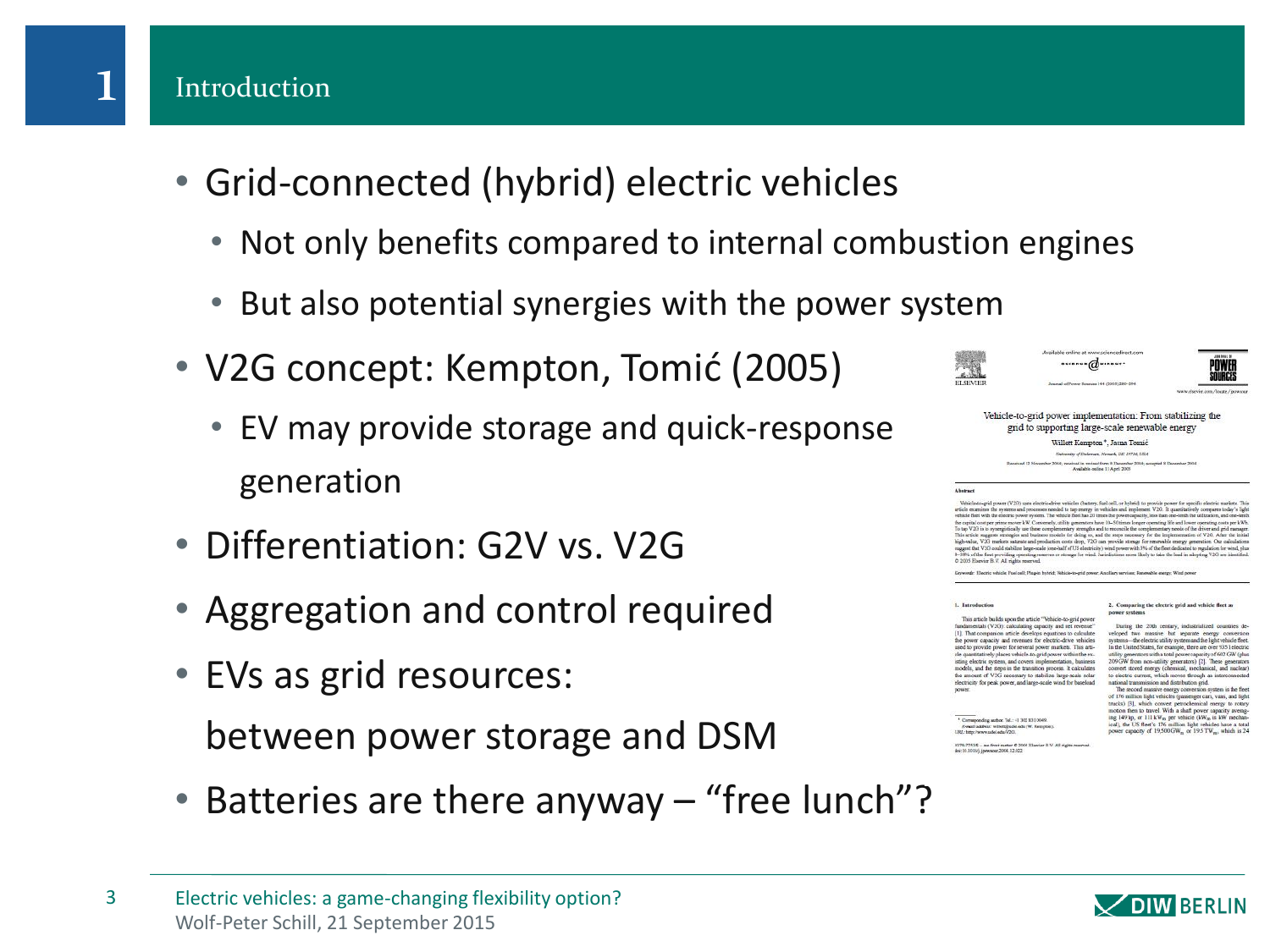- Residual load smoothing
	- Load gradients
	- Daily fluctuations
	- Longer-term / seasonal fluctuations
- Integration of RES surplus generation
- Provision of peak generation capacity
- Reserves and other ancillary services
- In addition: decentralized / off-grid applications
	- E.g., combined with local PV

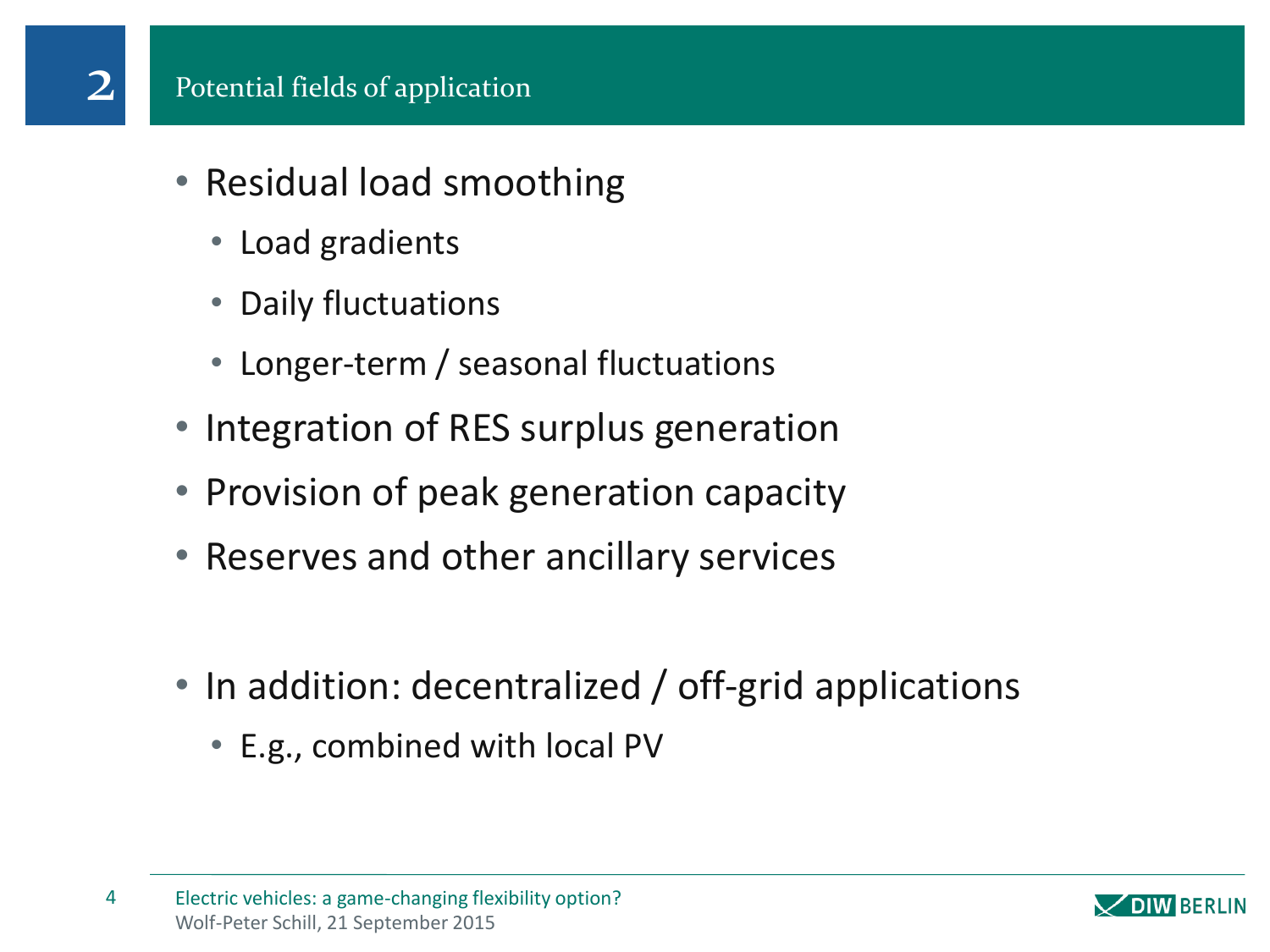2

|                                | G <sub>2</sub> V | V <sub>2</sub> G |
|--------------------------------|------------------|------------------|
| <b>Residual load gradients</b> | $(\checkmark)$   | $\checkmark$     |
| Daily fluctuations             | $(\checkmark)$   | $\boldsymbol{J}$ |
| Seasonal fluctuations          |                  | <u>?</u>         |
| RES surplus integration        | $\checkmark$     |                  |
| Peak generation capacity       |                  |                  |
| <b>Reserves</b>                | $(\sqrt{ } )$    |                  |

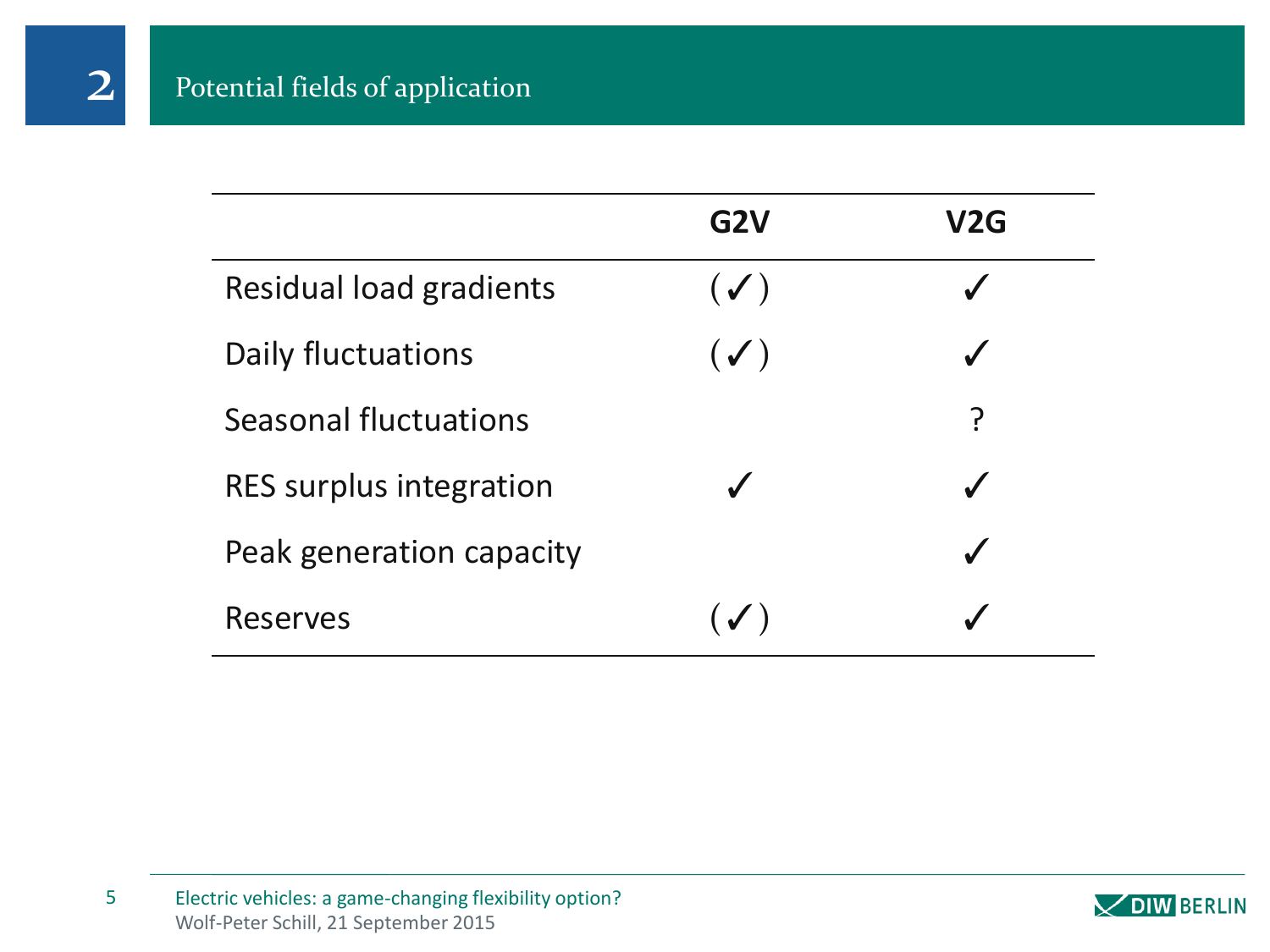- Very broad literature in energy journals
- Broad spectrum of findings:
	- EVs as major game changer or as a non-issue
- Broad consensus:
	- Controlled charging is beneficial (if not indispensable)
- Many papers suggest that reserves are a promising field
	- Wholesale price differentials not high enough
	- Low energy capacity but high power rating
	- Yet a niche (and competition with many other options)
- If EVs are linked to additional RES, still open question:
	- Do EVs bring more flexibility to the power system than is required for integrating the additional RES?

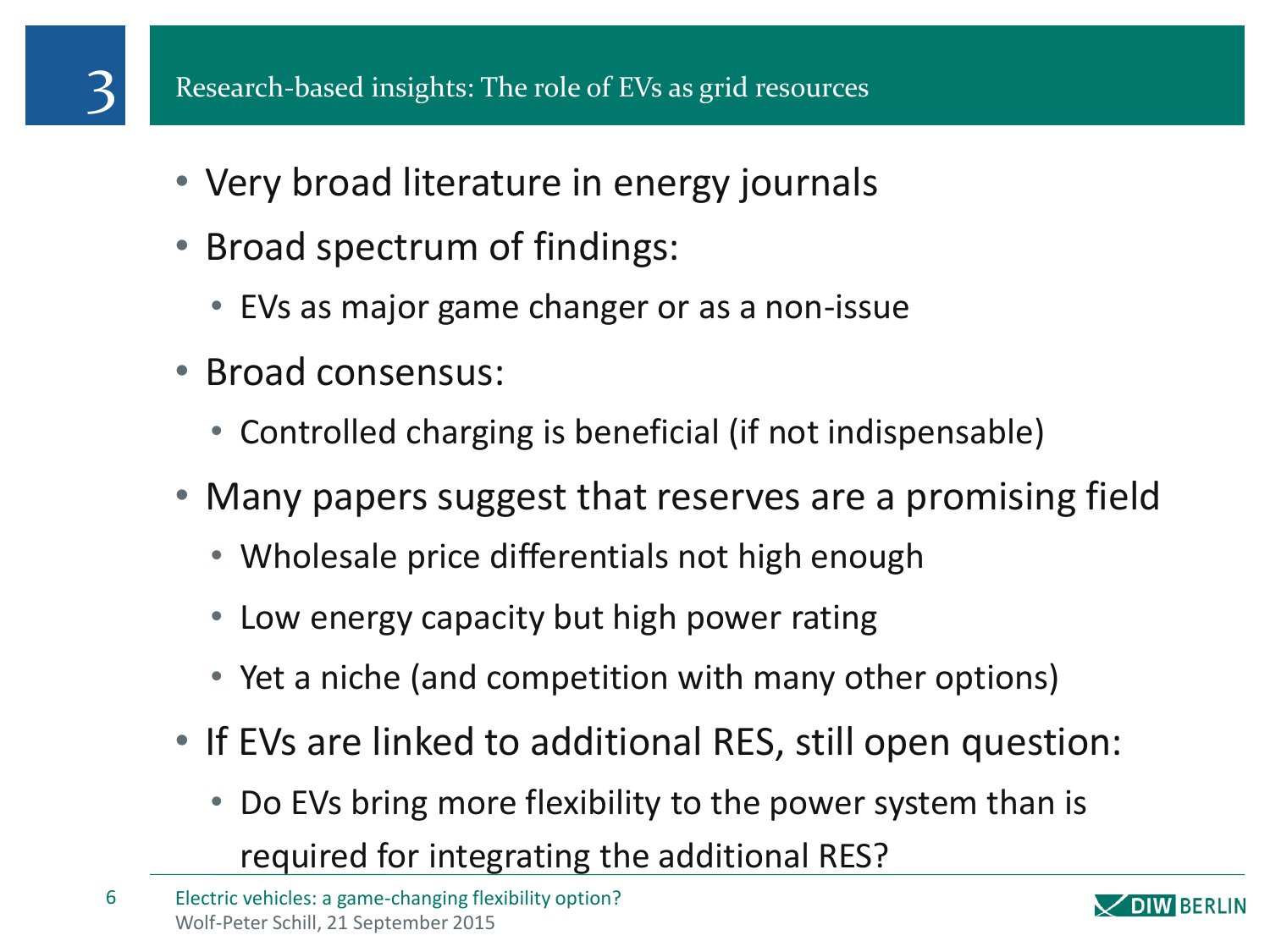- European research project (ERA-NET+)
- Power system impacts of EVs in Germany by 2030
	- Under different charging strategies
	- In a unit commitment framework
	- Only G2V, only wholesale
- Major outcomes:
	- Fully user-driven charging: peak load concerns
	- Fully cost-driven charging: increase of emission-intensive power generation
	- Intermediate charging mode may reconcile user preferences and system needs



**DIW BERLIN**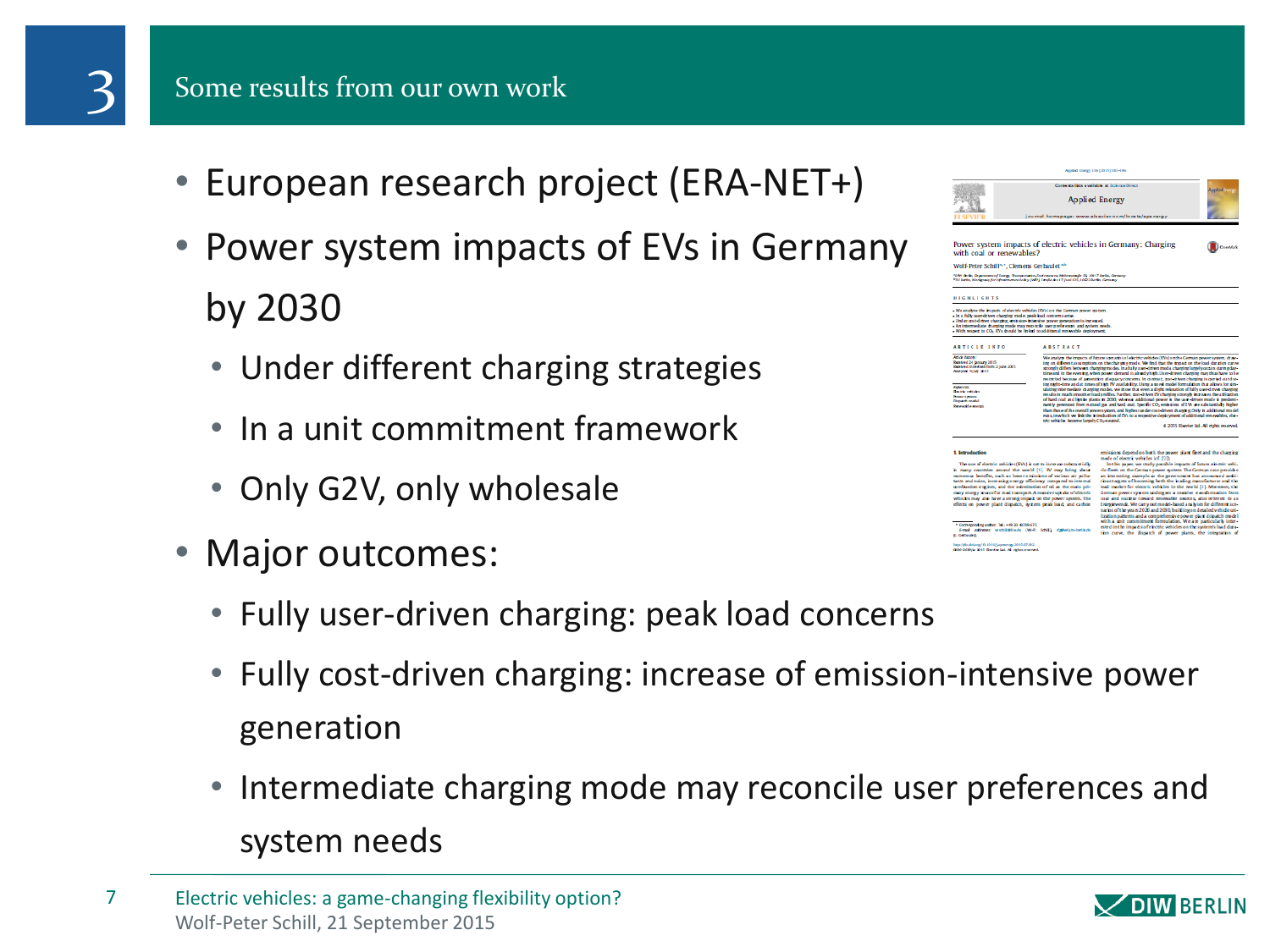# 

## Average charging power over 24 hours in 2030



 $\rightarrow$  Even under "G2V only", substantial demand-side flexibility potential

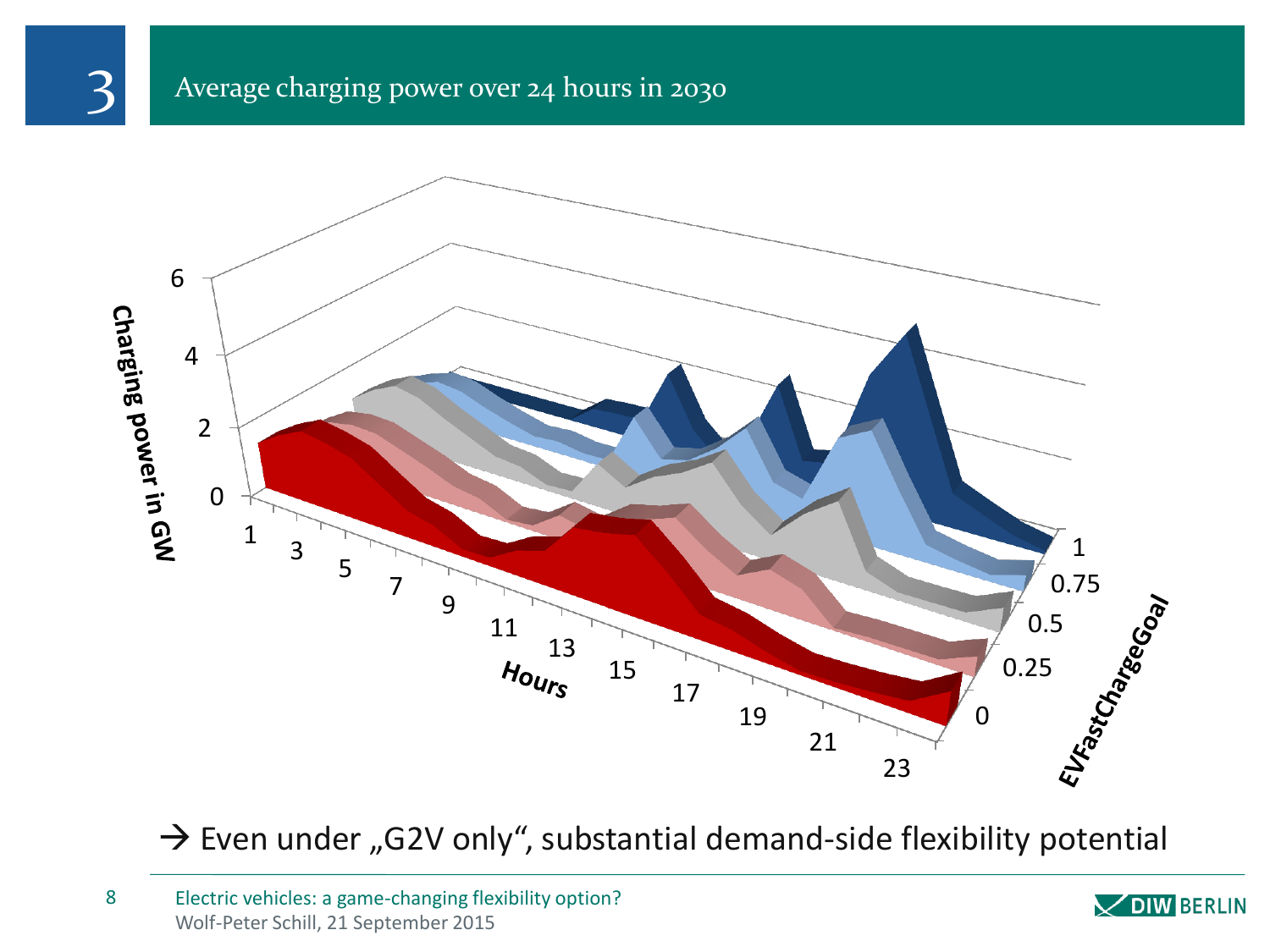

### Dispatch changes relative to scenario without EVs in 2030



 $\rightarrow$  Flexible EVs compete with power storage (and other flexibility options)

Wolf-Peter Schill, 21 September 2015 9 Electric vehicles: a game-changing flexibility option?

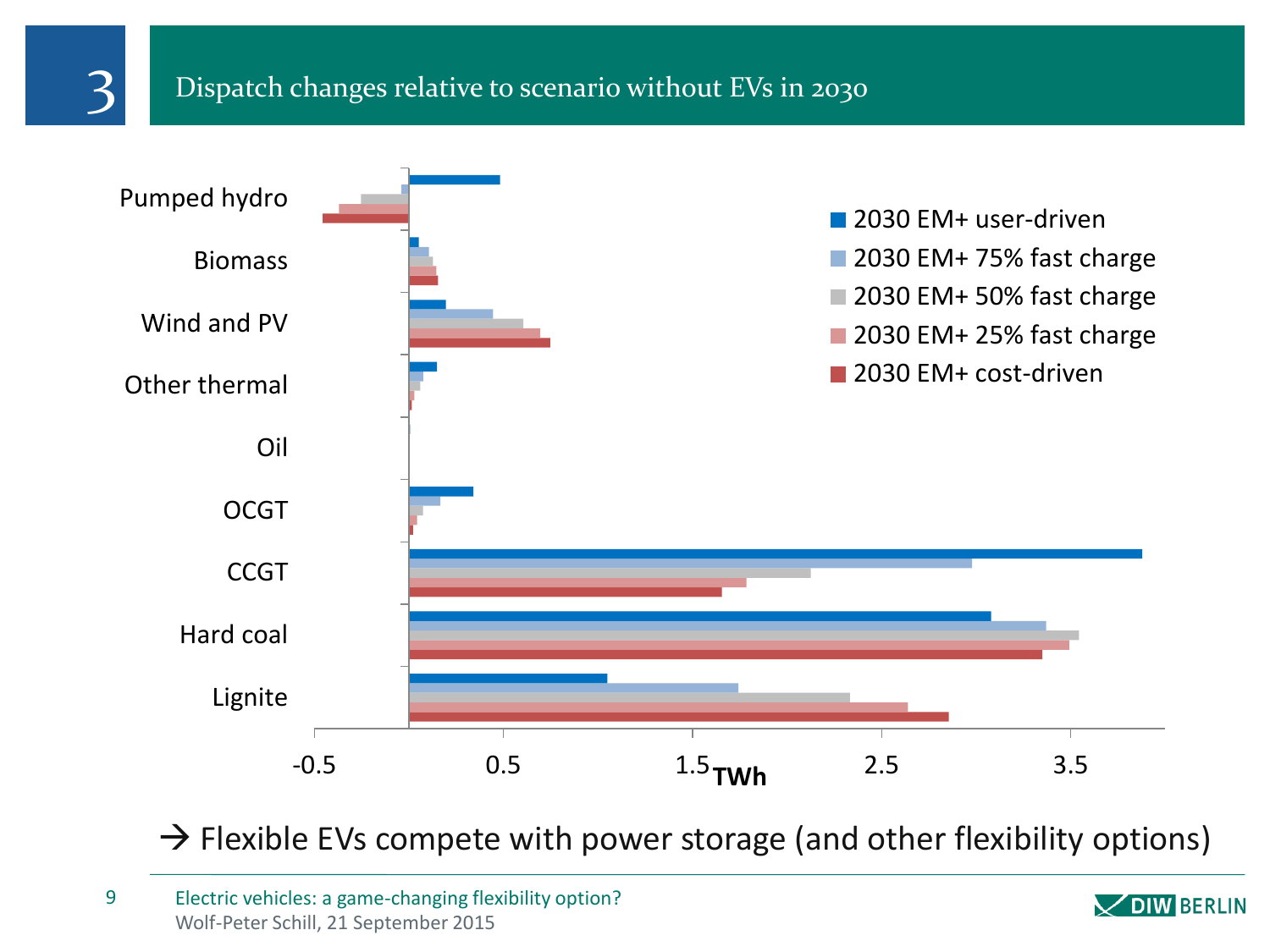# Ongoing work at DIW

3

- Integration of EV module in open-source dispatch and investment model
- Covering both reserves and V2G
- First results:
	- EVs may have relevant shares in reserve provision
	- This is true even without V2G
	- Full system value of EVs only in optimized system
	- $\rightarrow$  Dispatch model analyses may underestimate EVs impacts

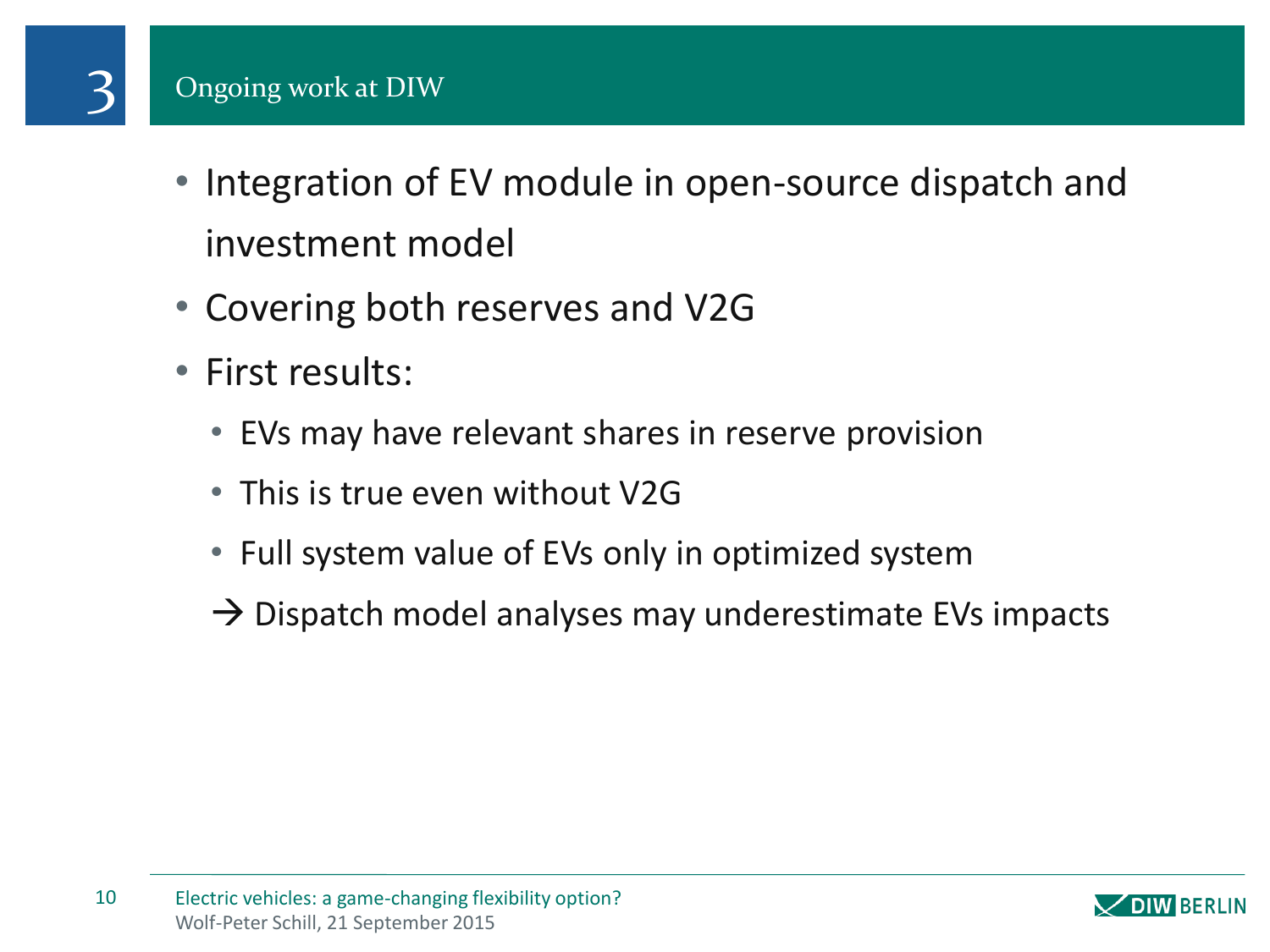- Size of future EV fleets
- Driving patterns
	- Car sharing, fleets, autonomous vehicles?
- Charging infrastructure
- Distribution grid constraints
- Battery depreciation
- Willingness / incentives to participate
- Market design
	- Bid sizes, prequalification etc.

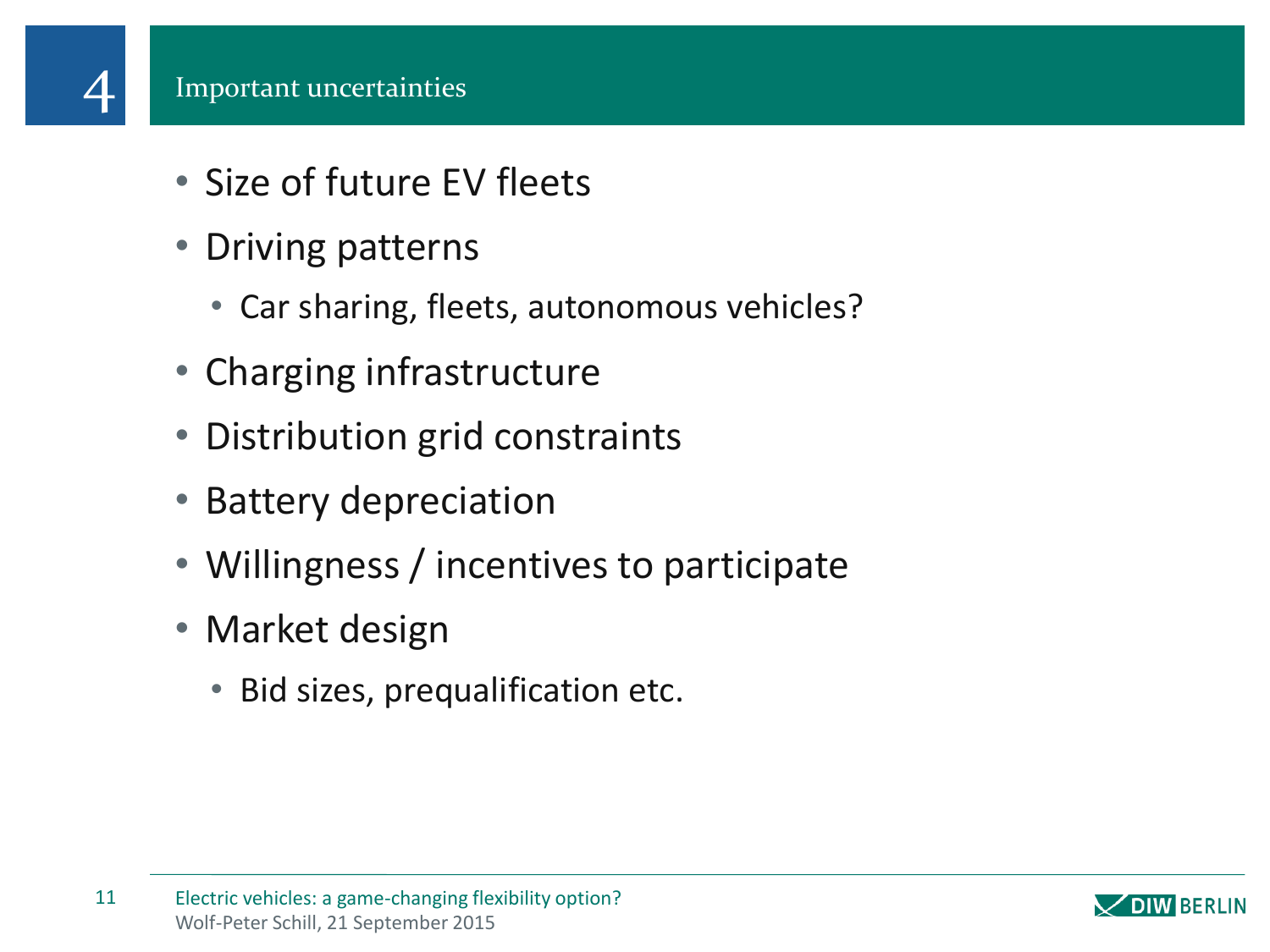

5

- EVs are likely to play an increasing role with respect to short-term flexibility
- Yet I would not expect EVs to become the dominant flexibility option
- Competition with many other short-term options
- But EV development could indirectly spur the development of stationary batteries